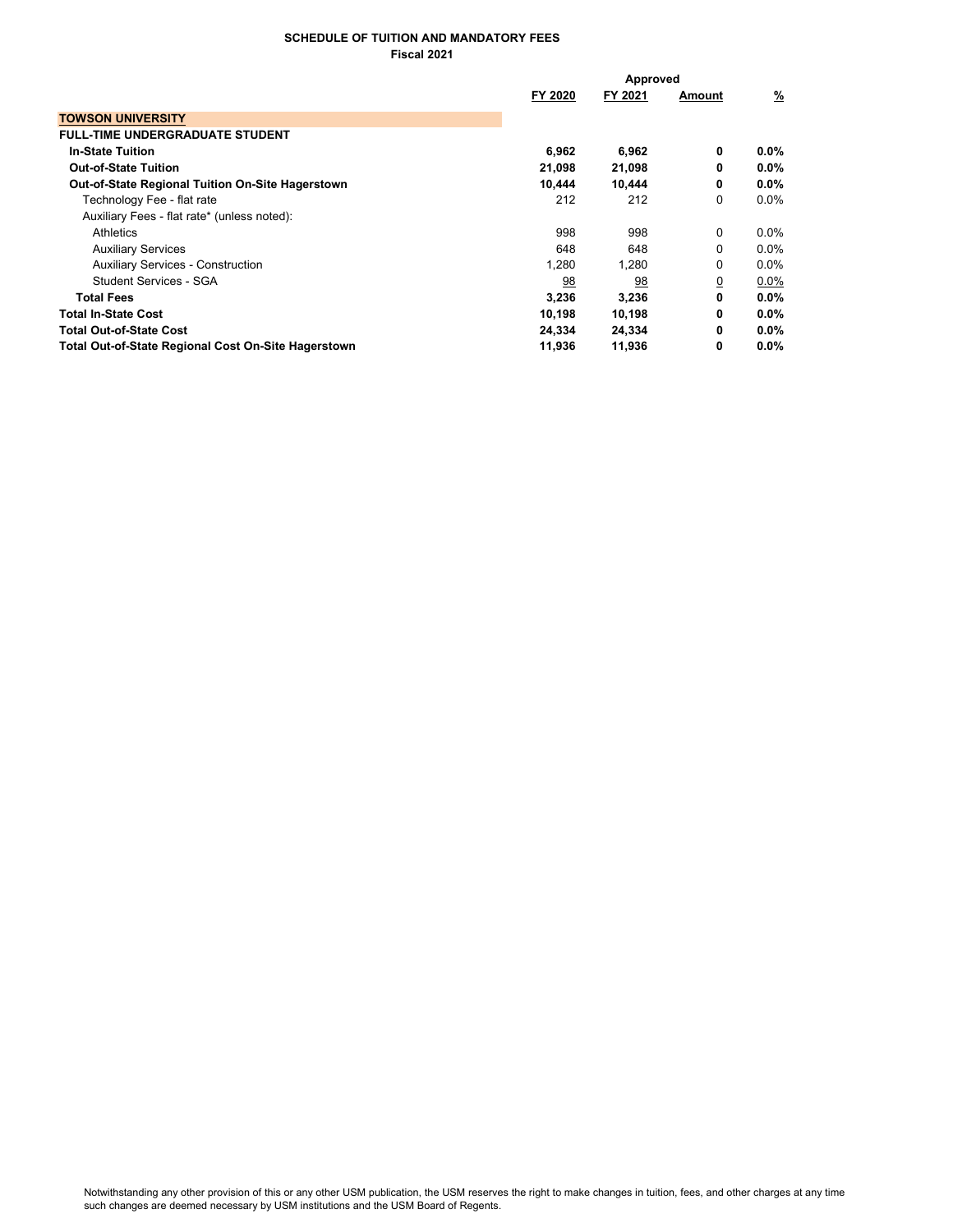## SCHEDULE OF TUITION AND MANDATORY FEES Fiscal 2021

|                                                   | Approved       |         |                |         |
|---------------------------------------------------|----------------|---------|----------------|---------|
|                                                   | FY 2020        | FY 2021 | Amount         | %       |
| PART-TIME UNDERGRADUATE PER CREDIT HOUR           |                |         |                |         |
| <b>In-State Tuition</b>                           | 299            | 299     | 0              | $0.0\%$ |
| <b>Out-of-State Tuition</b>                       | 888            | 888     | 0              | $0.0\%$ |
| Out-of-State Regional Tuition On-Site Hagerstown  | 452            | 452     | 0              | $0.0\%$ |
| Technology Fee - per credit hour                  | 9              | 9       | 0              | $0.0\%$ |
| Auxiliary Fees - per credit hour* (unless noted): |                |         |                |         |
| Athletics                                         | 45             | 45      | 0              | $0.0\%$ |
| <b>Auxiliary Services</b>                         | 30             | 30      | $\Omega$       | 0.0%    |
| <b>Auxiliary Services - Construction</b>          | 58             | 58      | $\Omega$       | $0.0\%$ |
| Student Services - SGA                            | $\overline{5}$ | 5       | $\overline{0}$ | $0.0\%$ |
| <b>Total Fees:</b>                                | 147            | 147     | 0              | $0.0\%$ |

SPECIAL TUITION RATES FOR UNDERGRADUATES:

JUNIORS & SENIORS MAJORING IN BUSINESS, NURSING, & COMPUTER SCIENCE

These students pay the annual standard tuition and mandatory fees above PLUS the annual differential pricing rate. In-State and Out-of-State undergraduate students pay the same differential pricing rate.

| Full-time Undergraduate Jr./Sr. rate                                                                 | 500    | 500      | 0              | 0.0%    |
|------------------------------------------------------------------------------------------------------|--------|----------|----------------|---------|
| Part-time Undergraduate Jr./Sr. rate (per credit hour)                                               | 21     | 21       | 0              | 0.0%    |
| FULL-TIME UNDERGRADUATE STUDENT - JUNIORS & SENIORS MAJORING IN BUSINESS, NURSING & COMPUTER SCIENCE |        |          |                |         |
| <b>In-State Tuition</b>                                                                              | 6,962  | 6,962    | 0              | $0.0\%$ |
| <b>Out-of-State Tuition</b>                                                                          | 21,098 | 21,098   | 0              | $0.0\%$ |
| Out-of-State Regional Tuition On-Site Hagerstown                                                     | 10,444 | 10,444   | 0              | $0.0\%$ |
| Differential Pricing Rate Jr./Sr.                                                                    | 500    | 500      | 0              | 0.0%    |
| Fees (Per Student)                                                                                   | 3,236  | 3,236    | 0              | 0.0%    |
| <b>Total In-State Full-time</b>                                                                      | 10,698 | 10,698   | 0              | 0.0%    |
| <b>Total Out-of-State Full-time</b>                                                                  | 24,834 | 24,834   | 0              | $0.0\%$ |
| Total Out-of-State Regional Tuition On-Site Hagerstown                                               | 14,180 | 14,180   | 0              | 0.0%    |
| PART-TIME UNDERGRADUATE - JUNIORS & SENIORS MAJORING IN BUSINESS, NURSING & COMPUTER SCIENCE         |        |          |                |         |
| In-State Tuition (Per Credit Hour)                                                                   | 299    | 299      | 0              | $0.0\%$ |
| Out-of-State Tuition (Per Credit Hour)                                                               | 888    | 888      | 0              | $0.0\%$ |
| Out-of-State Regional Tuition On-Site Hagerstown                                                     | 452    | 452      | 0              | 0.0%    |
| Differential Pricing Rate Jr./Sr. (Per Credit Hour)                                                  | 21     | 21       | <u>0</u>       | $0.0\%$ |
| <b>Total In-State Part-time</b>                                                                      | 320    | 320      | 0              | 0.0%    |
| <b>Total Out-of-State Part-time</b>                                                                  | 909    | 909      | 0              | 0.0%    |
| <b>Total Out-of-State Regional Tuition On-Site Hagerstown</b>                                        | 473    | 473      | 0              | 0.0%    |
| Part-time mandatory fee (per credit hour)                                                            | 147    | 147      | $\Omega$       | 0.0%    |
| <b>PART-TIME GRADUATE PER CREDIT HOUR</b>                                                            |        |          |                |         |
| <b>In-State Tuition</b>                                                                              | 439    | 439      | 0              | 0.0%    |
| <b>Out-of-State Tuition</b>                                                                          | 908    | 908      | 0              | $0.0\%$ |
| Out-of-State Regional Tuition On-Site Hagerstown                                                     | 658    | 658      | 0              | 0.0%    |
| Technology Fee - per credit hour                                                                     | 9      | 9        | $\Omega$       | 0.0%    |
| Auxiliary Fees - per credit hour* (unless noted):                                                    |        |          |                |         |
| Athletics                                                                                            | 45     | 45       | $\Omega$       | 0.0%    |
| <b>Auxiliary Services</b>                                                                            | 30     | 30       | 0              | 0.0%    |
| <b>Auxiliary Services - Construction</b>                                                             | 58     | 58       | 0              | 0.0%    |
| Graduate SGA                                                                                         | 4      | <u>4</u> | $\overline{0}$ | 0.0%    |
| <b>Total Fees:</b>                                                                                   | 146    | 146      | 0              | 0.0%    |

\*Auxiliary fees for students attending Towson University North East or TUNE are one-half the main campus rate. Students taking classes at Hagerstown and other locations, (with the exception of TUNE) with a greater than 25 mile radius from the main campus pay only the technology fee and the auxiliary services construction fee.